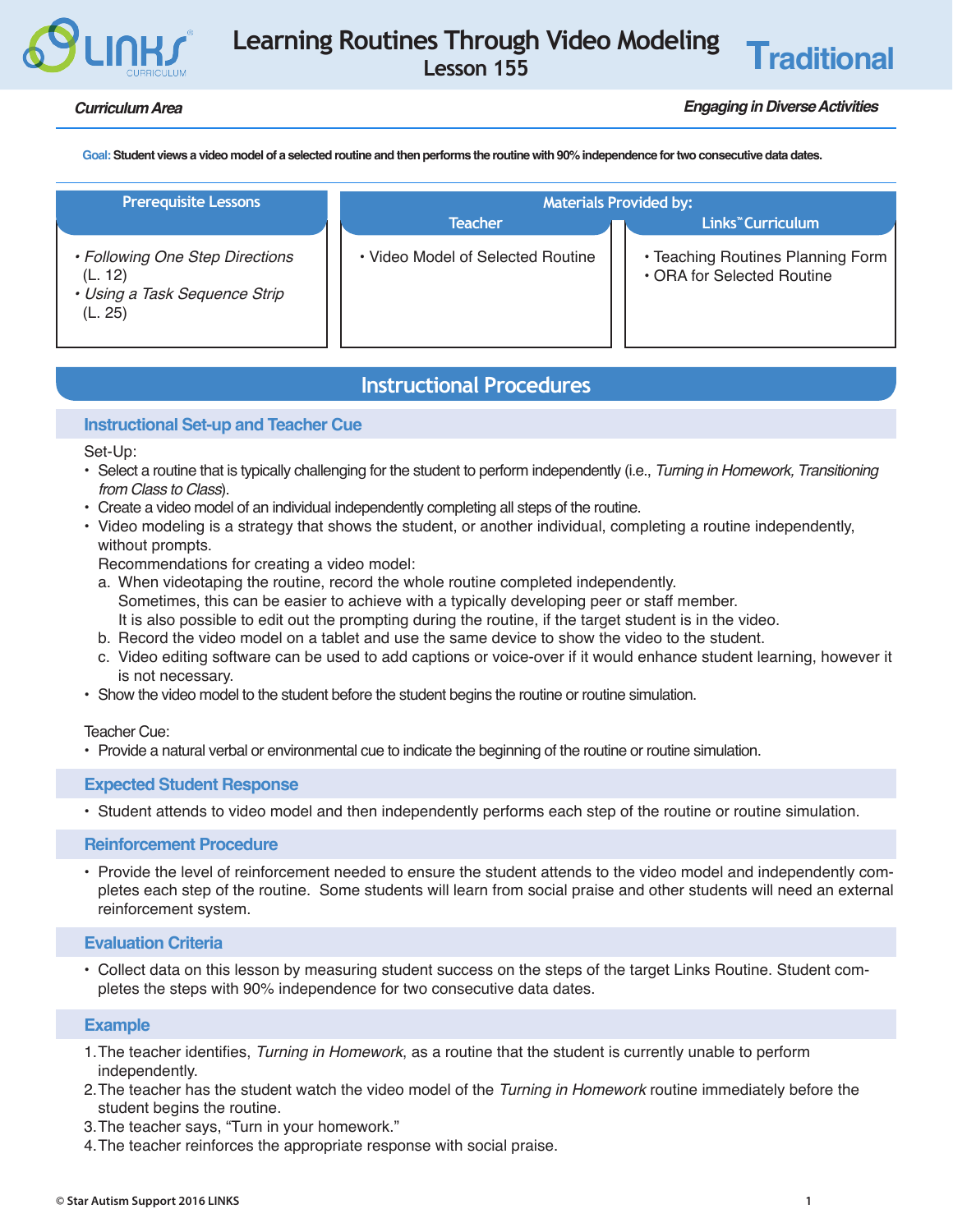

# **Introducing New Skills**

- Once the student is able to complete the target routine with a video model and natural environmental cues, discontinue using the video model and provide only natural environmental cues during the routine.
- Continue using this process to teach students new routines as needed.

**Learning Routines Through Video Modeling** Turning in Homework Resolving a Conflict with a Peer Socializing with a Group of Friends Transitioning from Class to Class Completing Homework

# **Additional Approaches to Teaching Routines through Video Modeling**

Follow the Forward Chaining Teaching Procedure outlined below for students who need additional assistance.

| <b>Skill</b>                                                                                                                                                            | <b>Instructional</b><br><b>Cue</b>                                                                                                                                                                                                                                                                    | <b>Expected Student</b><br><b>Response</b>                                                                                                           | <b>Reinforcement</b><br><b>Procedure</b>                                                                                                                | <b>Evaluation</b><br><b>Criteria</b>                                                                                                                         |
|-------------------------------------------------------------------------------------------------------------------------------------------------------------------------|-------------------------------------------------------------------------------------------------------------------------------------------------------------------------------------------------------------------------------------------------------------------------------------------------------|------------------------------------------------------------------------------------------------------------------------------------------------------|---------------------------------------------------------------------------------------------------------------------------------------------------------|--------------------------------------------------------------------------------------------------------------------------------------------------------------|
| The student watches<br>the first step of the<br>video model and<br>completes the cor-<br>responding step of<br>the routine or routine<br>simulation indepen-<br>dently. | Show the student the video<br>model demonstrating the<br>first step of the routine.<br>Provide a natural verbal<br>or environmental cue to<br>begin the routine or routine<br>simulation.<br>Assist the student to com-<br>plete the remaining steps<br>of the routine or routine<br>simulation.      | The student at-<br>tends to the video<br>model and com-<br>pletes the first step<br>of the routine or<br>routine simulation<br>independently.        | Provide a tangible<br>reward or social<br>praise for complet-<br>ing the first step<br>of the routine or<br>routine simulation<br>independently.        | The student com-<br>pletes the first step<br>of the routine or rou-<br>tine simulation with<br>90% independence<br>for two consecutive<br>data dates.        |
| The student watches<br>the first and second<br>steps of the video<br>model and completes<br>the corresponding<br>steps of the routine or<br>routine simulation.         | Show the student the video<br>model demonstrating the<br>first two steps of the routine.<br>Provide a natural verbal<br>or environmental cue to<br>begin the routine or routine<br>simulation.<br>Assist the student to com-<br>plete the remaining steps<br>of the routine or routine<br>simulation. | The student at-<br>tends to the video<br>model and com-<br>pletes the first two<br>steps of the routine<br>or routine simula-<br>tion independently. | Provide a tangible<br>reward or social<br>praise for complet-<br>ing the first two<br>steps of the routine<br>or routine simula-<br>tion independently. | The student com-<br>pletes the first two<br>steps of the routine<br>or routine simulation<br>with 90% indepen-<br>dence for two con-<br>secutive data dates. |
| Continue the forward<br>chaining procedure<br>outlined above until<br>the student indepen-<br>dently completes all<br>steps of the routine.                             | Show the student the<br>entire video and follow the<br><b>Instructional Procedures</b><br>on Page 1.                                                                                                                                                                                                  | Student attends to<br>the video model<br>and completes all<br>steps of the routine<br>independently.                                                 | Provide a tangible<br>reward or social<br>praise for complet-<br>ing all the steps<br>of the routine or<br>routine simulation<br>independently.         | The student com-<br>pletes all steps of<br>the routine or routine<br>simulation with 90%<br>independence for<br>two consecutive data<br>dates.               |